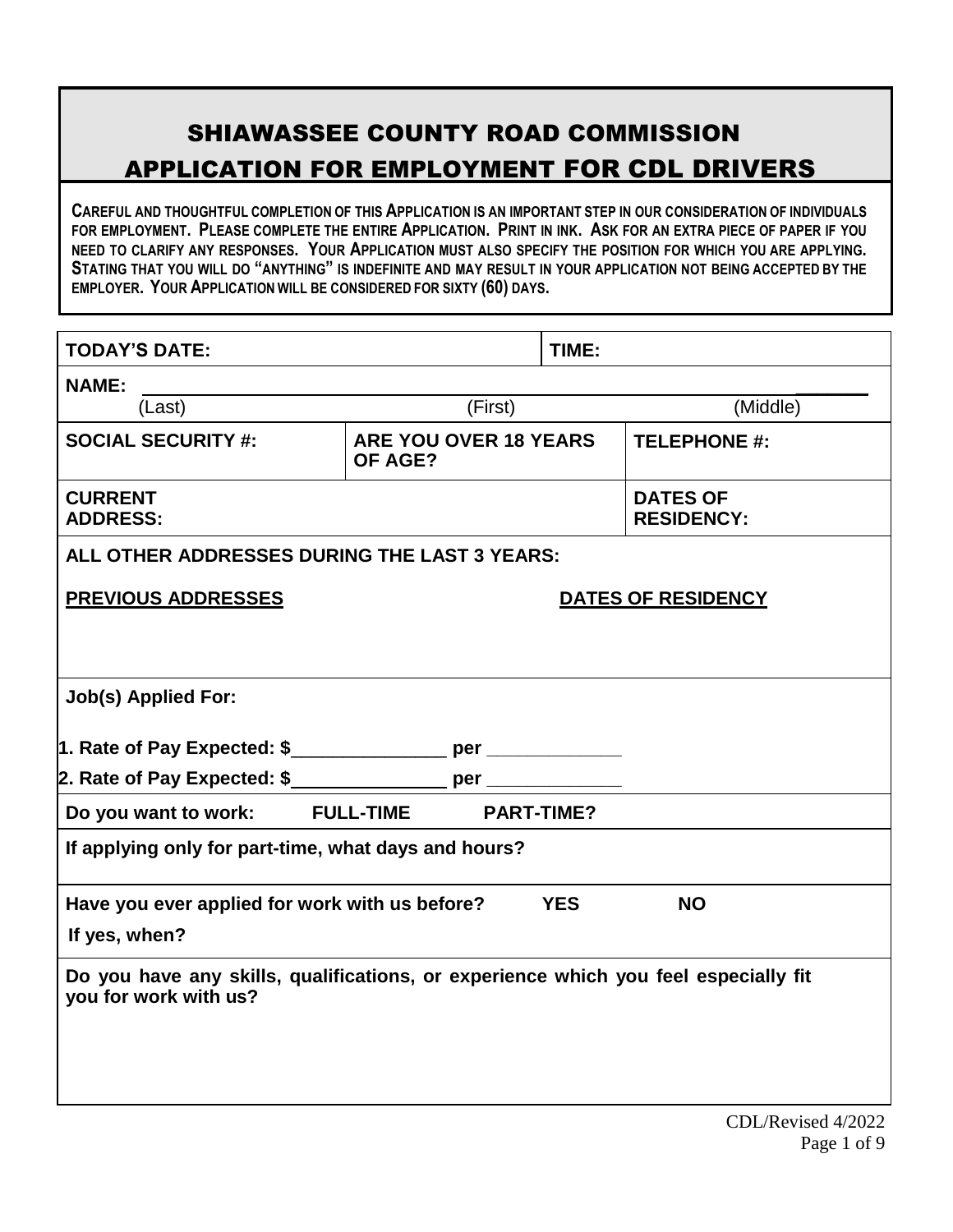| <b>U.S. ARMED FORCES SERVICE?</b>                                                                       | <b>YES</b>     | <b>NO</b>  |            |           |           |  |  |
|---------------------------------------------------------------------------------------------------------|----------------|------------|------------|-----------|-----------|--|--|
| <b>Branch:</b>                                                                                          | <b>Duties:</b> |            |            |           |           |  |  |
| Rank at time of enlistment:<br>Rank at time of discharge:                                               |                |            |            |           |           |  |  |
| Were you honorably discharged? YES<br>If no, please explain:                                            |                | <b>NO</b>  |            |           |           |  |  |
| (An other than honorable discharge will not be an automatic bar to employment.)                         |                |            |            |           |           |  |  |
| Are you able to do the job for which you are applying?<br>If no, please explain:                        |                |            | <b>YES</b> |           | <b>NO</b> |  |  |
| Have you ever been convicted of a crime?<br>If yes, explain when, where, and the nature of the offense: |                | <b>YES</b> | <b>NO</b>  |           |           |  |  |
| (Conviction of a crime will not be an automatic bar to employment.)                                     |                |            |            |           |           |  |  |
| Are you authorized to work in the United States?                                                        |                |            | <b>YES</b> | <b>NO</b> |           |  |  |
| If hired, when can you start?                                                                           |                |            |            |           |           |  |  |
|                                                                                                         |                |            |            |           |           |  |  |

|                              | <b>EDUCATION</b>      |                                                                                    |                   |                                  |
|------------------------------|-----------------------|------------------------------------------------------------------------------------|-------------------|----------------------------------|
| <b>SCHOOL</b>                | <b>NAME OF SCHOOL</b> | <b>HIGHEST</b><br><b>GRADE</b><br><b>COMPLETED</b><br>OR DEGREE<br><b>OBTAINED</b> | <b>City/State</b> | <b>COURSE OF</b><br><b>STUDY</b> |
| <b>GRAMMAR</b>               |                       |                                                                                    |                   |                                  |
| <b>HIGH</b><br><b>SCHOOL</b> |                       |                                                                                    |                   |                                  |
| <b>COLLEGE</b>               |                       |                                                                                    |                   |                                  |
| <b>OTHER</b>                 |                       |                                                                                    |                   |                                  |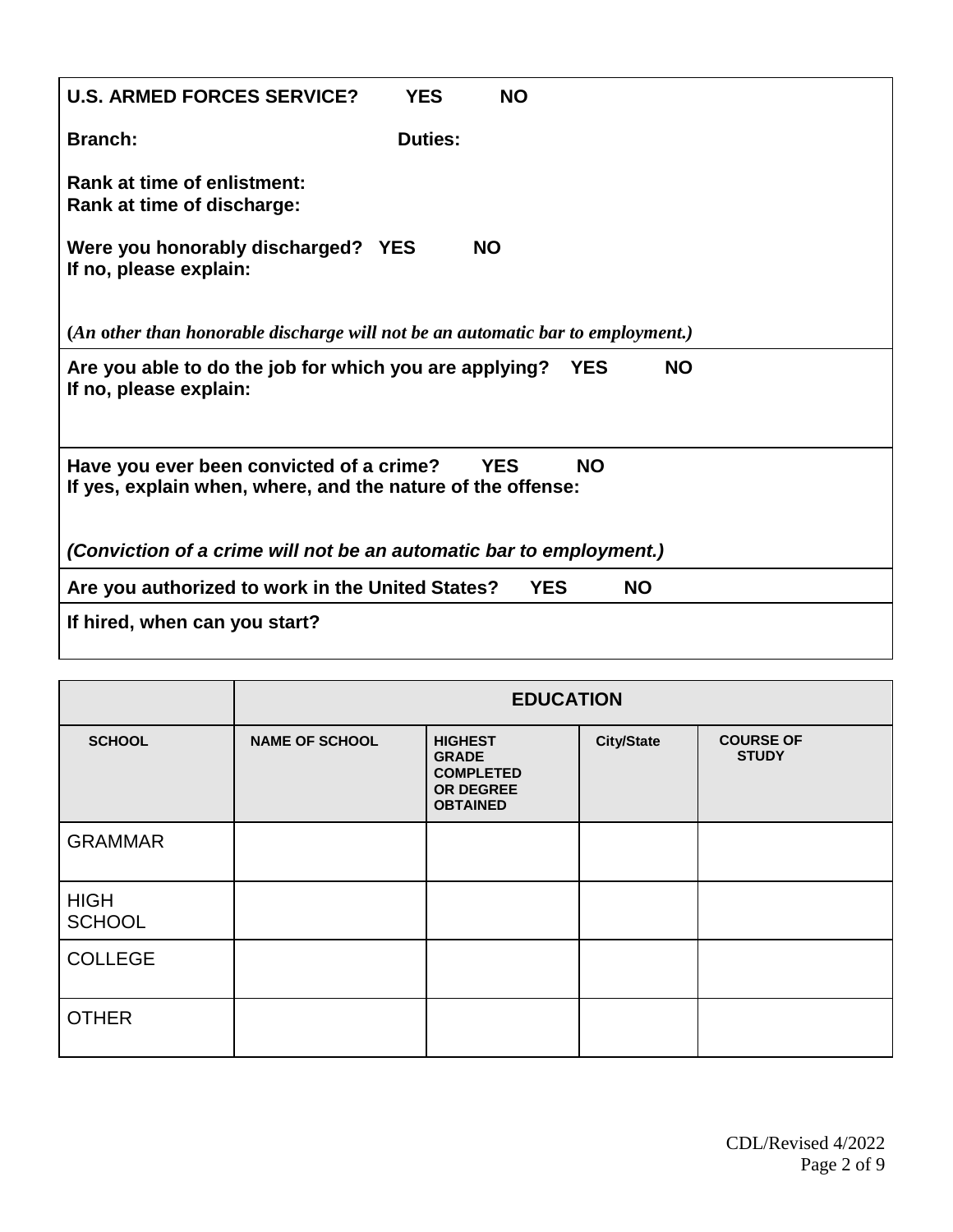#### **PRIOR WORK EXPERIENCE**

## *\* NOTICE TO APPLICANT\**

The information you provide in response to this question may be used, and your prior employers may be contacted, for the purpose of investigating your background as required by State and/or Federal Motor Carrier Safety Regulations. You are hereby notified that you have the following rights regarding the investigative information that will be provided to us pursuant to 49 CFR 391.23 (d) and (e):

- 1) The right to review information provided by previous employers;
- 2) The right to have errors in the information corrected by the previous employer and for that previous employer to re-send the corrected information to the prospective employer;
- 3) The right to have a rebuttal statement attached to the alleged erroneous information, if the previous employer and the driver cannot agree on the accuracy of the information.

## **I HAVE READ AND UNDERSTAND THESE RIGHTS.**

Applicant's Signature

Please list the names and addresses of your employers during the last 10 years, together with the dates of employment and the reasons for leaving such employment:

| <b>Last Employer</b>                                                                                |                                                                                      |
|-----------------------------------------------------------------------------------------------------|--------------------------------------------------------------------------------------|
| Name:                                                                                               | Dates of<br><b>Employment:</b>                                                       |
| <b>Address:</b>                                                                                     | <b>Position Held:</b>                                                                |
| <b>Supervisor Name:</b>                                                                             | Phone:                                                                               |
| <b>Starting Pay:</b>                                                                                | <b>Final Pay:</b>                                                                    |
| Applicant was subject to FMCSRs while employed by above employer?<br><b>YES</b><br><b>NO</b>        |                                                                                      |
| alcohol and controlled substances testing as required by 49 CFR Part 40?<br><b>YES</b><br><b>NO</b> | Job was designated as safety sensitive function in any DOT regulated mode subject to |
| <b>Reason for leaving:</b>                                                                          |                                                                                      |
|                                                                                                     |                                                                                      |
|                                                                                                     |                                                                                      |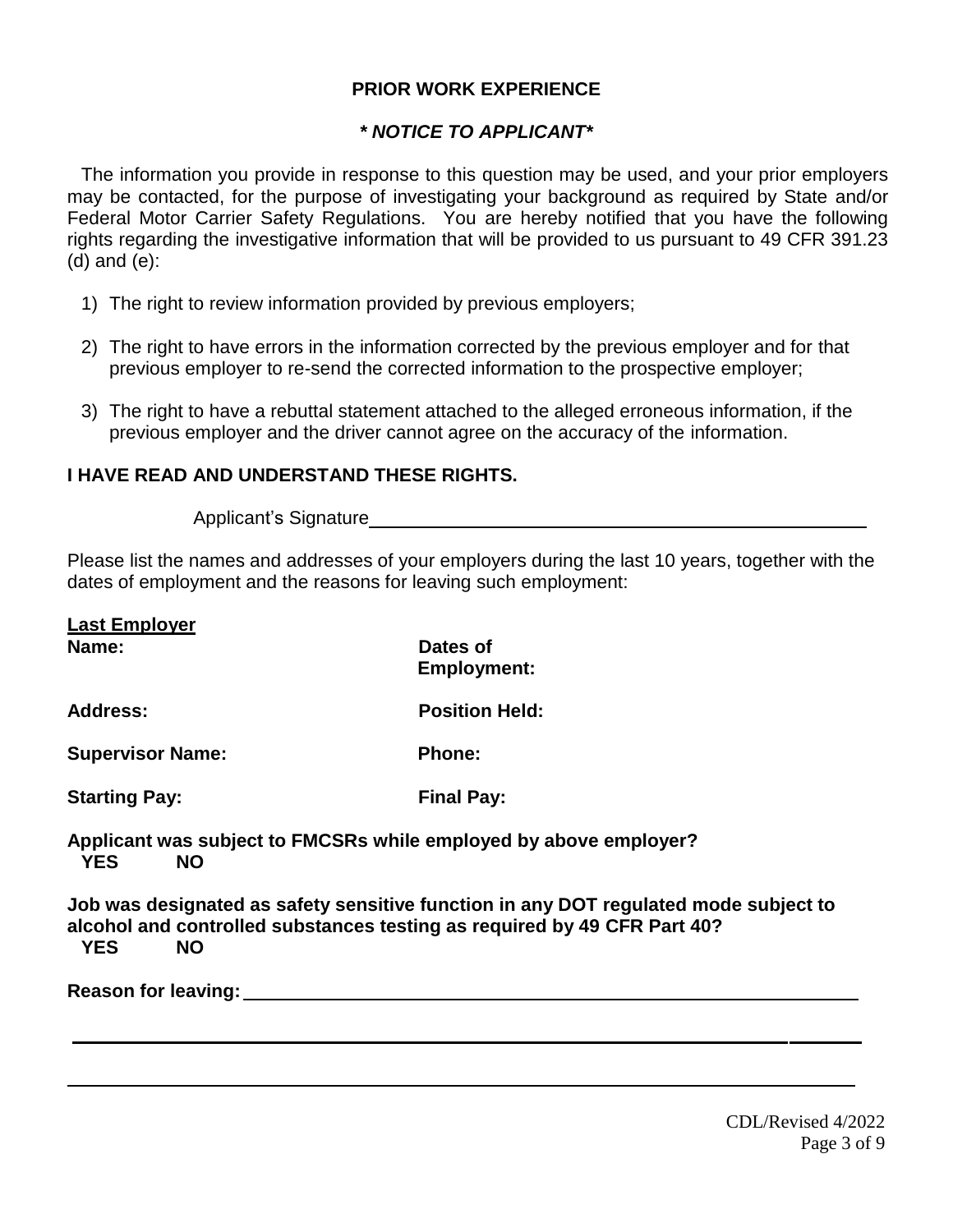| <b>Second to Last Employer</b>                                                                                                                                                                                                |                                                                                      |  |  |
|-------------------------------------------------------------------------------------------------------------------------------------------------------------------------------------------------------------------------------|--------------------------------------------------------------------------------------|--|--|
| Name:                                                                                                                                                                                                                         | Dates of<br><b>Employment:</b><br><b>Position Held:</b>                              |  |  |
| <b>Address:</b>                                                                                                                                                                                                               |                                                                                      |  |  |
| <b>Supervisor Name:</b>                                                                                                                                                                                                       | <b>Phone:</b>                                                                        |  |  |
| <b>Starting Pay:</b>                                                                                                                                                                                                          | <b>Final Pay:</b>                                                                    |  |  |
| Applicant was subject to FMCSRs while employed by above employer?<br><b>NO</b><br><b>YES</b>                                                                                                                                  |                                                                                      |  |  |
| alcohol and controlled substances testing as required by 49 CFR Part 40?<br><b>YES</b><br><b>NO</b>                                                                                                                           | Job was designated as safety sensitive function in any DOT regulated mode subject to |  |  |
|                                                                                                                                                                                                                               |                                                                                      |  |  |
|                                                                                                                                                                                                                               |                                                                                      |  |  |
|                                                                                                                                                                                                                               |                                                                                      |  |  |
| <b>Third to Last Employer</b>                                                                                                                                                                                                 |                                                                                      |  |  |
| Name:                                                                                                                                                                                                                         | Dates of<br><b>Employment:</b>                                                       |  |  |
| <b>Address:</b>                                                                                                                                                                                                               | <b>Position Held:</b>                                                                |  |  |
| <b>Supervisor Name:</b>                                                                                                                                                                                                       | <b>Phone:</b>                                                                        |  |  |
| <b>Starting Pay:</b>                                                                                                                                                                                                          | <b>Final Pay:</b>                                                                    |  |  |
| Applicant was subject to FMCSRs while employed by above employer?<br><b>YES</b><br><b>NO</b>                                                                                                                                  |                                                                                      |  |  |
| alcohol and controlled substances testing as required by 49 CFR Part 40?<br><b>NO</b><br><b>YES</b>                                                                                                                           | Job was designated as safety sensitive function in any DOT regulated mode subject to |  |  |
| Reason for leaving: Notice of the Contract of the Contract of the Contract of the Contract of the Contract of the Contract of the Contract of the Contract of the Contract of the Contract of the Contract of the Contract of |                                                                                      |  |  |
|                                                                                                                                                                                                                               |                                                                                      |  |  |
|                                                                                                                                                                                                                               |                                                                                      |  |  |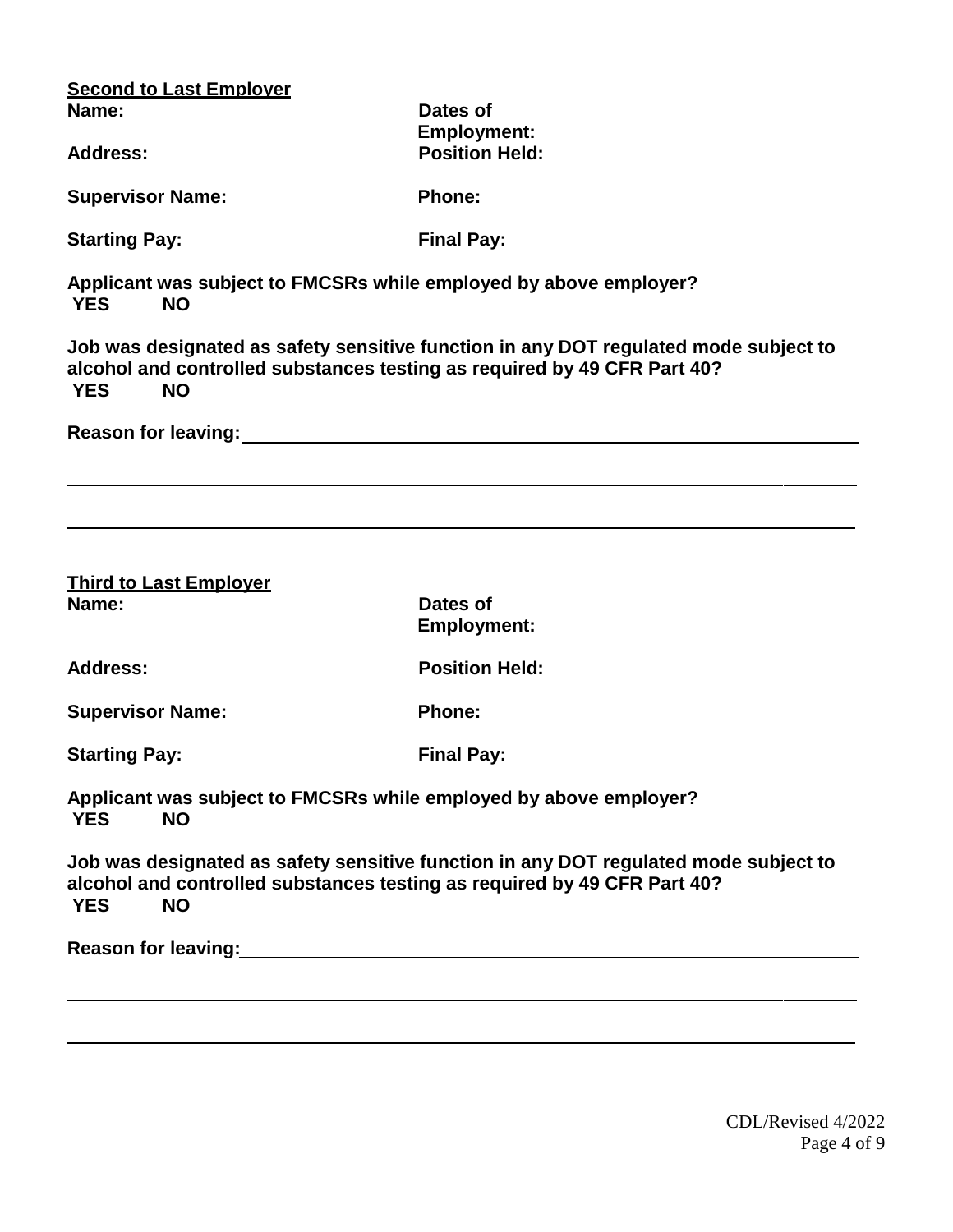| <b>Fourth to Last Employer</b>                                                                                                                                                                                                |                                                                                      |
|-------------------------------------------------------------------------------------------------------------------------------------------------------------------------------------------------------------------------------|--------------------------------------------------------------------------------------|
| Name:                                                                                                                                                                                                                         | Dates of<br><b>Employment:</b>                                                       |
| <b>Address:</b>                                                                                                                                                                                                               | <b>Position Held:</b>                                                                |
| <b>Supervisor Name:</b>                                                                                                                                                                                                       | <b>Phone:</b>                                                                        |
| <b>Starting Pay:</b>                                                                                                                                                                                                          | <b>Final Pay:</b>                                                                    |
| Applicant was subject to FMCSRs while employed by above employer?<br><b>YES</b><br><b>NO</b>                                                                                                                                  |                                                                                      |
| alcohol and controlled substances testing as required by 49 CFR Part 40?<br><b>YES</b><br><b>NO</b>                                                                                                                           | Job was designated as safety sensitive function in any DOT regulated mode subject to |
|                                                                                                                                                                                                                               |                                                                                      |
|                                                                                                                                                                                                                               |                                                                                      |
| <b>Fifth to Last Employer</b>                                                                                                                                                                                                 |                                                                                      |
| Name:                                                                                                                                                                                                                         | Dates of<br><b>Employment:</b>                                                       |
| <b>Address:</b>                                                                                                                                                                                                               | <b>Position Held:</b>                                                                |
| <b>Supervisor Name:</b>                                                                                                                                                                                                       | <b>Phone:</b>                                                                        |
| <b>Starting Pay:</b>                                                                                                                                                                                                          | <b>Final Pay:</b>                                                                    |
| Applicant was subject to FMCSRs while employed by above employer?<br><b>NO</b><br><b>YES</b>                                                                                                                                  |                                                                                      |
| alcohol and controlled substances testing as required by 49 CFR Part 40?<br><b>NO</b><br><b>YES</b>                                                                                                                           | Job was designated as safety sensitive function in any DOT regulated mode subject to |
| Reason for leaving: Notice of the contract of the contract of the contract of the contract of the contract of the contract of the contract of the contract of the contract of the contract of the contract of the contract of |                                                                                      |
|                                                                                                                                                                                                                               |                                                                                      |
|                                                                                                                                                                                                                               |                                                                                      |

CDL/Revised 4/2022 Page 5 of 9 *\*\*Attach additional pages as may be necessary to include all previous employers.*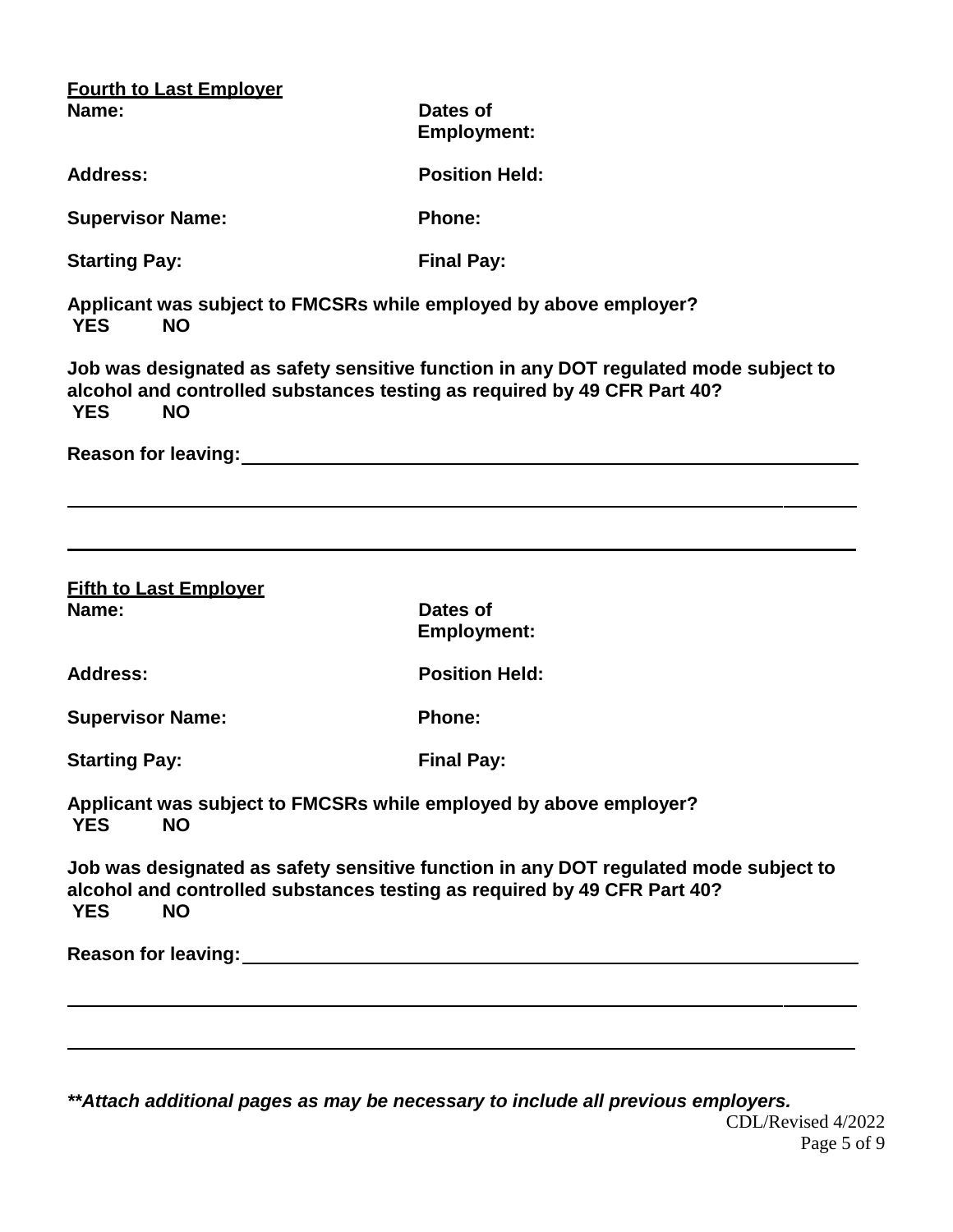# **DRIVER INFORMATION**

List the issuing State, number, and expiration date of each commercial motor vehicle operator's license or permit you have held during the last three (3) years:

| <b>State</b> | <b>Number</b> | <b>Expiration Date</b> | <b>Type of CDL and Endorsements</b> |
|--------------|---------------|------------------------|-------------------------------------|
|              |               |                        |                                     |
|              |               |                        |                                     |
|              |               |                        |                                     |
|              |               |                        |                                     |
|              |               |                        |                                     |
|              |               |                        |                                     |
|              |               |                        |                                     |
|              |               |                        |                                     |

List any current restrictions on your commercial motor vehicle operator's license:

List all violations of motor vehicle laws or ordinances (other than violations involving only parking) of which you were convicted or forfeited bond or collateral during the last three (3) years:

\_\_\_\_\_\_\_\_\_\_\_\_\_\_\_\_\_\_\_\_\_\_\_\_\_\_\_\_\_\_\_\_\_\_\_\_\_\_\_\_\_\_\_\_\_\_\_\_\_\_\_\_\_\_\_\_\_\_\_\_\_\_\_\_\_\_\_\_\_\_\_\_\_\_\_\_\_\_

\_\_\_\_\_\_\_\_\_\_\_\_\_\_\_\_\_\_\_\_\_\_\_\_\_\_\_\_\_\_\_\_\_\_\_\_\_\_\_\_\_\_\_\_\_\_\_\_\_\_\_\_\_\_\_\_\_\_\_\_\_\_\_\_\_\_\_\_\_\_\_\_\_\_\_\_\_\_

| <b>Date</b> | <b>Description</b> |
|-------------|--------------------|
|             |                    |
|             |                    |
|             |                    |
|             |                    |

List all motor vehicle accidents in which you were involved during the last three (3) years, specifying the date and nature of each accident and any fatalities or personal injuries it caused:

| <b>Date</b> | <b>Description</b> | <b>Fatalities or Personal Injuries</b> |
|-------------|--------------------|----------------------------------------|
|             |                    |                                        |
|             |                    |                                        |
|             |                    |                                        |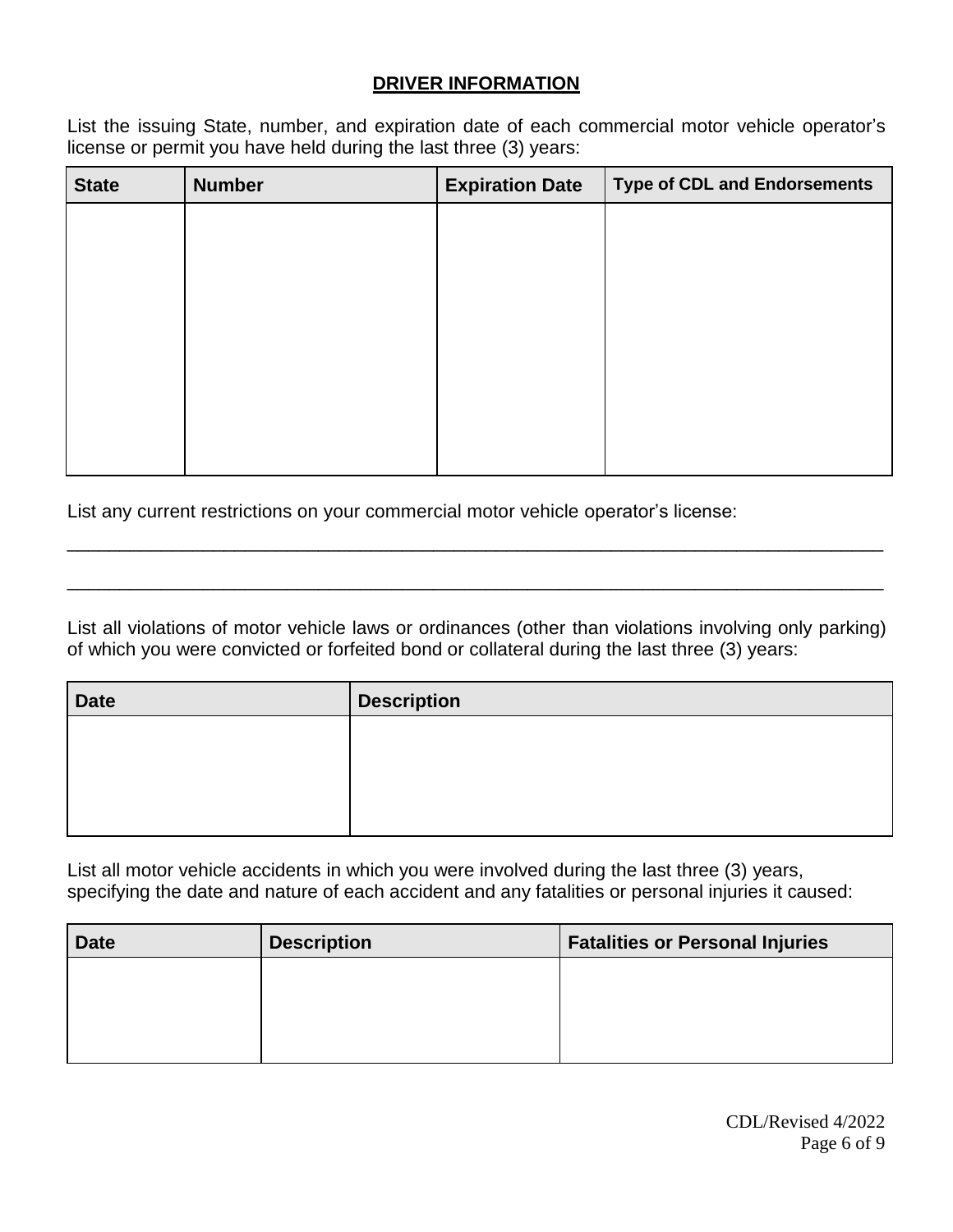Please describe the nature and extent of your experience in the operation of motor vehicles, including the type of equipment (such as buses, trucks, truck tractors, semi-trailers, full trailers, and pole trailers) which you have operated:

• Have you ever been disqualified under the Federal Motor Carrier Safety Regulations?

# **YES NO**

• Have you ever been convicted of driving while under the influence of alcohol, a narcotic drug, amphetamines or methamphetamines or derivatives thereof?

**YES NO**

• Have you ever tested positive, or refused to test, on any pre-employment drug test administered by an employer to which you applied for, but did not obtain, safety-sensitive work covered by DOT drug and alcohol testing rules?

**YES NO**

• Have you experienced the denial, revocation, or suspension of any license, permit or privilege to operate a motor vehicle that has been issued to you?

#### **YES NO**

If "yes" to any of the above, please set forth in detail all facts and circumstances:

| <b>BUSINESS REFERENCES</b> |                                 |                   |  |  |
|----------------------------|---------------------------------|-------------------|--|--|
| <b>NAME</b>                | <b>ADDRESS/TELEPHONE NUMBER</b> | <b>OCCUPATION</b> |  |  |
|                            |                                 |                   |  |  |
|                            |                                 |                   |  |  |
|                            |                                 |                   |  |  |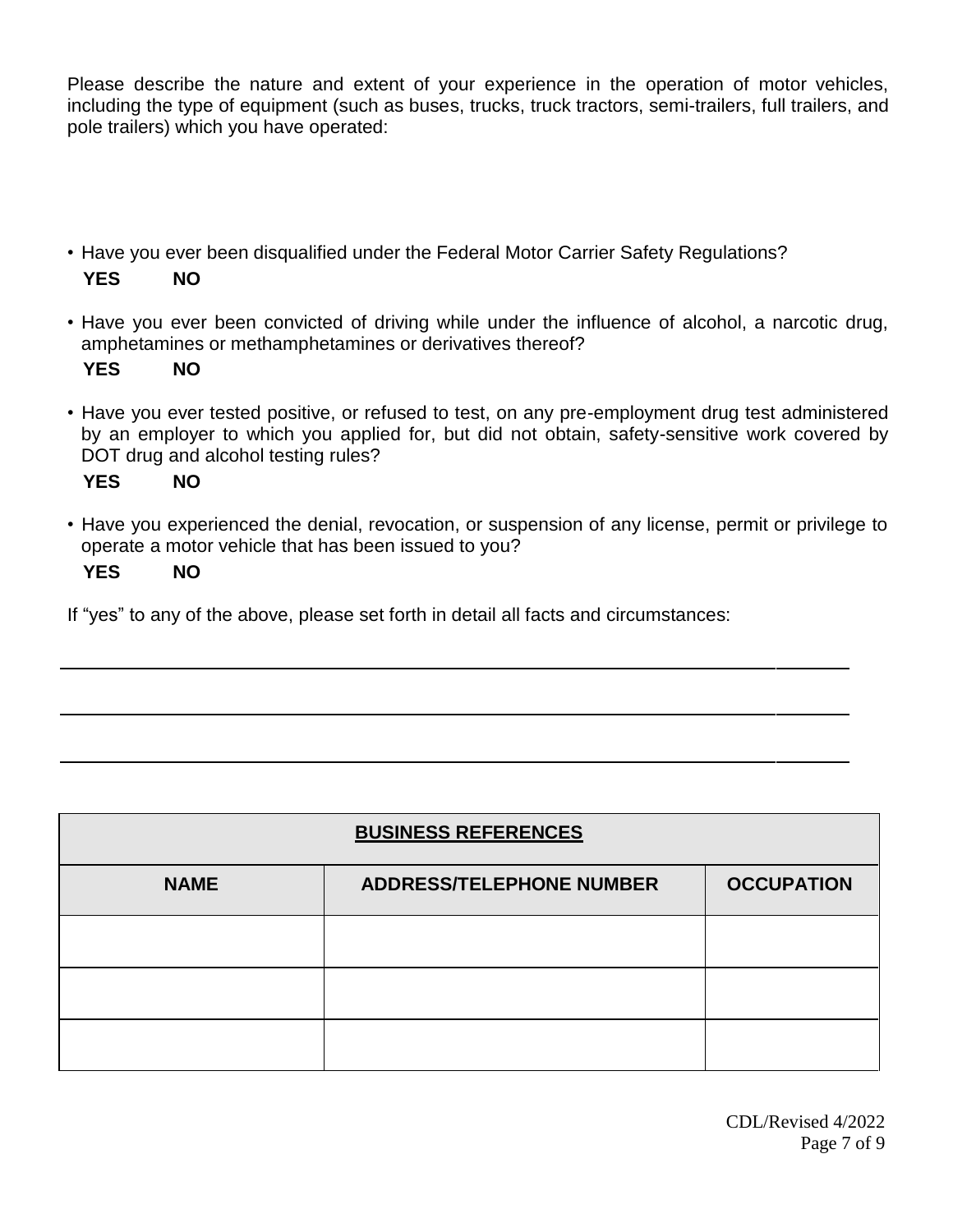# **APPLICANT'S CERTIFICATION AND AGREEMENT**

#### PLEASE READ CAREFULLY:

1. Certification of Truthfulness. I certify that all statements on this Application for Employment are made truthfully and without evasion, and further understand and agree that such statements may be investigated and if found to be false will be sufficient reason for not being employed or if employed will result in my dismissal.

2. Authorization for Employment / Educational Information. I authorize the references listed in the Application for Employment, and any prior employer, educational institution, or any other persons or organizations to give the Shiawassee County Road Commission any and all information, or any other pertinent information, they may have, personal or otherwise, and release all parties from all liability for any damage that may result from furnishing any lawful information to the County Road Commission. I hereby waive written notice that employment information is being provided by any person or organization.

3. Employment at Will. If I am hired, in consideration of my employment, I agree to abide by the rules and policies of Shiawassee County Road Commission, including any change made from time to time, and agree that, subject to the provisions of any written agreement to the contrary, my employment and compensation can be terminated with or without cause, and with or without notice, at any time, at the option of either the Shiawassee County Road Commission or myself. I understand that no manager or other representative of the Shiawassee County Road Commission, other than the Managing Director, has any authority to enter into any agreement for employment for any specific or indefinite period of time, or to make any agreement contrary to the foregoing. Any such agreement made by the Managing Director must be made in writing to be effective.

4. Authorization to Work. If I am selected for hire, I will be offered employment provided I verify that I am authorized to work as required by the Immigration Reform and Control Act of 1986.

5. Need for Accommodation. If I am a person with a disability who requires an accommodation to perform the job, I must notify the Shiawassee County Road Commission of that need within 182 days after I knew or reasonably should have known that an accommodation was needed. Failure to do so will bar me under state but not federal law from alleging that the Shiawassee County Road Commission has not accommodated me as required by law.

6. Criminal Records Check. I agree to execute an authorization for the Shiawassee County Road Commission to secure criminal conviction history from the appropriate law enforcement agency should the Shiawassee County Road Commission determine it is necessary to do so.

7. Release of Medical Information. I authorize every medical doctor, physician or other healthcare provider to provide any and all information, including but not limited to, all medical reports, laboratory reports, x-rays or clinical abstracts relating to my previous health history or employment in connection with any examination, consultation, test or evaluation. I hereby release every medical doctor, healthcare personnel and every other person, firm, officer, corporation, association, organization or institute which shall comply with the authorization or request made in this respect from any and all liability. I understand that this release will not be sent to my physician or other healthcare provider until a job offer has been made.